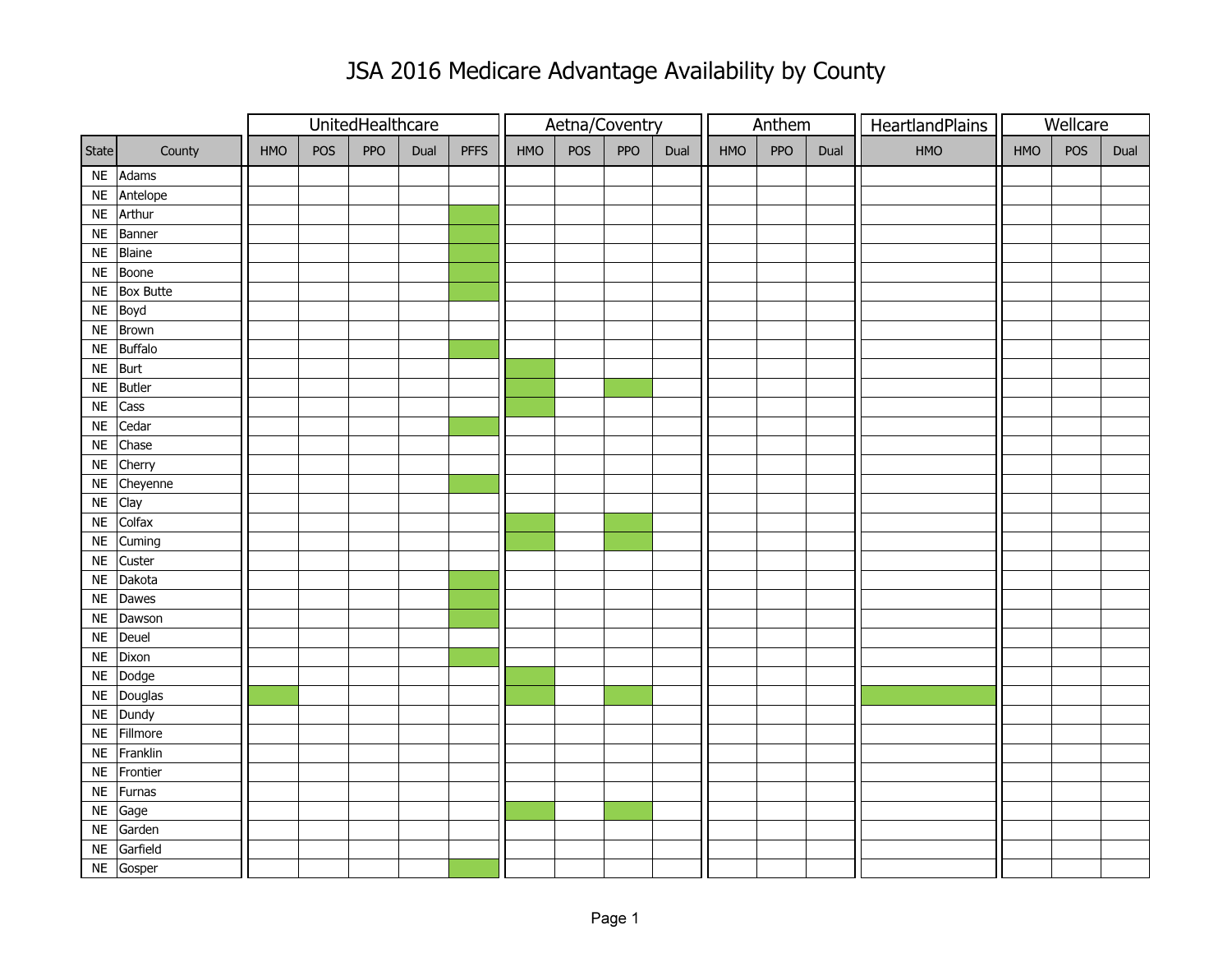## JSA 2016 Medicare Advantage Availability by County

|                                   |     |     | UnitedHealthcare |      |             | Aetna/Coventry |     |            |      |     | Anthem |      | HeartlandPlains | Wellcare |     |      |
|-----------------------------------|-----|-----|------------------|------|-------------|----------------|-----|------------|------|-----|--------|------|-----------------|----------|-----|------|
| State<br>County                   | HMO | POS | <b>PPO</b>       | Dual | <b>PFFS</b> | <b>HMO</b>     | POS | <b>PPO</b> | Dual | HMO | PPO    | Dual | HMO             | HMO      | POS | Dual |
| NE Grant                          |     |     |                  |      |             |                |     |            |      |     |        |      |                 |          |     |      |
| Greeley<br>$\sf NE$               |     |     |                  |      |             |                |     |            |      |     |        |      |                 |          |     |      |
| NE Hall                           |     |     |                  |      |             |                |     |            |      |     |        |      |                 |          |     |      |
| $\overline{\mathsf{NE}}$ Hamilton |     |     |                  |      |             |                |     |            |      |     |        |      |                 |          |     |      |
| Harlan<br><b>NE</b>               |     |     |                  |      |             |                |     |            |      |     |        |      |                 |          |     |      |
| Hayes<br><b>NE</b>                |     |     |                  |      |             |                |     |            |      |     |        |      |                 |          |     |      |
| Hitchcock<br><b>NE</b>            |     |     |                  |      |             |                |     |            |      |     |        |      |                 |          |     |      |
| Holt<br>NE                        |     |     |                  |      |             |                |     |            |      |     |        |      |                 |          |     |      |
| Hooker<br>$\sf NE$                |     |     |                  |      |             |                |     |            |      |     |        |      |                 |          |     |      |
| Howard<br><b>NE</b>               |     |     |                  |      |             |                |     |            |      |     |        |      |                 |          |     |      |
| Jefferson<br><b>NE</b>            |     |     |                  |      |             |                |     |            |      |     |        |      |                 |          |     |      |
| $NE$ Johnson                      |     |     |                  |      |             |                |     |            |      |     |        |      |                 |          |     |      |
| Kearney<br><b>NE</b>              |     |     |                  |      |             |                |     |            |      |     |        |      |                 |          |     |      |
| Keith<br>$\sf NE$                 |     |     |                  |      |             |                |     |            |      |     |        |      |                 |          |     |      |
| Keya Paha<br>$\sf NE$             |     |     |                  |      |             |                |     |            |      |     |        |      |                 |          |     |      |
| NE Kimball                        |     |     |                  |      |             |                |     |            |      |     |        |      |                 |          |     |      |
| Knox<br>$\sf NE$                  |     |     |                  |      |             |                |     |            |      |     |        |      |                 |          |     |      |
| Lancaster<br><b>NE</b>            |     |     |                  |      |             |                |     |            |      |     |        |      |                 |          |     |      |
| Lincoln<br>$\sf NE$               |     |     |                  |      |             |                |     |            |      |     |        |      |                 |          |     |      |
| Logan<br>$\sf NE$                 |     |     |                  |      |             |                |     |            |      |     |        |      |                 |          |     |      |
| Loup<br>$\sf NE$                  |     |     |                  |      |             |                |     |            |      |     |        |      |                 |          |     |      |
| Madison<br><b>NE</b>              |     |     |                  |      |             |                |     |            |      |     |        |      |                 |          |     |      |
| Mcpherson<br><b>NE</b>            |     |     |                  |      |             |                |     |            |      |     |        |      |                 |          |     |      |
| NE Merrick                        |     |     |                  |      |             |                |     |            |      |     |        |      |                 |          |     |      |
| Morrill<br><b>NE</b>              |     |     |                  |      |             |                |     |            |      |     |        |      |                 |          |     |      |
| Nance<br><b>NE</b>                |     |     |                  |      |             |                |     |            |      |     |        |      |                 |          |     |      |
| Nemaha<br><b>NE</b>               |     |     |                  |      |             |                |     |            |      |     |        |      |                 |          |     |      |
| Nuckolls<br><b>NE</b>             |     |     |                  |      |             |                |     |            |      |     |        |      |                 |          |     |      |
| Otoe<br><b>NE</b>                 |     |     |                  |      |             |                |     |            |      |     |        |      |                 |          |     |      |
| Pawnee<br><b>NE</b>               |     |     |                  |      |             |                |     |            |      |     |        |      |                 |          |     |      |
| Perkins<br>$\sf NE$               |     |     |                  |      |             |                |     |            |      |     |        |      |                 |          |     |      |
| NE Phelps                         |     |     |                  |      |             |                |     |            |      |     |        |      |                 |          |     |      |
| Pierce<br><b>NE</b>               |     |     |                  |      |             |                |     |            |      |     |        |      |                 |          |     |      |
| Platte<br>$\sf NE$                |     |     |                  |      |             |                |     |            |      |     |        |      |                 |          |     |      |
| NE Polk                           |     |     |                  |      |             |                |     |            |      |     |        |      |                 |          |     |      |
| <b>Red Willow</b><br><b>NE</b>    |     |     |                  |      |             |                |     |            |      |     |        |      |                 |          |     |      |
| NE Richardson                     |     |     |                  |      |             |                |     |            |      |     |        |      |                 |          |     |      |